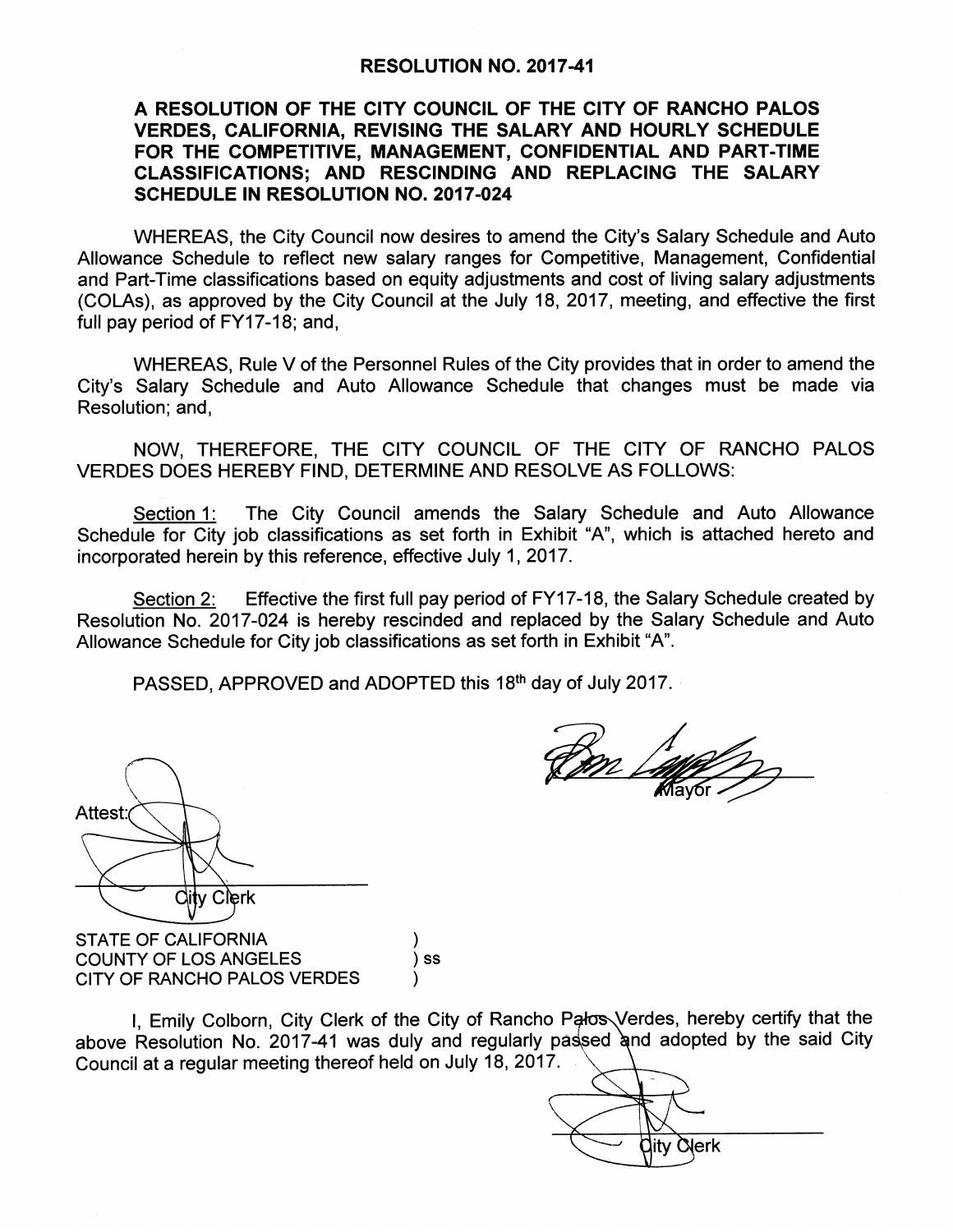## Salary and Hourly Schedule for the Resolution No. 2017-41<br>Confidential Management, and Part-Time Positions Exhibit A Competitive, Confidential, Management, and Part-Time Positions

|                                                | <b>Monthly Salary (Average)</b><br><b>BOTTOM TO TOP</b> |                          | <b>Annual Salary (Rounded)</b><br><b>BOTTOM TO TOP</b> |             |                          | <b>Hourly Salary (Exactl)</b><br>ВОТТОМ ТО ТОР |             |  |         |
|------------------------------------------------|---------------------------------------------------------|--------------------------|--------------------------------------------------------|-------------|--------------------------|------------------------------------------------|-------------|--|---------|
| <b>COMPETITIVE POSITIONS</b>                   |                                                         |                          |                                                        |             |                          |                                                |             |  |         |
| <b>Account Clerk</b>                           | 4,034                                                   | $\overline{\phantom{a}}$ | 5,238                                                  | 48,410      | $\overline{\phantom{a}}$ | 62,852                                         | $23.274 -$  |  | 30.2171 |
| <b>Accounting Technician</b>                   | 4,566                                                   | --                       | 5,932                                                  | 54,797      | $\overline{\phantom{a}}$ | 71,188                                         | $26.3449 -$ |  | 34.225  |
| Accountant                                     | 5,899                                                   | $\overline{\phantom{a}}$ | 7,662                                                  | 70,792      | $\overline{\phantom{a}}$ | 91,945                                         | $34.0348 -$ |  | 44.2045 |
| <b>Accounting Manager</b>                      | 7,654                                                   | $\overline{\phantom{a}}$ | 9,941                                                  | $91,847 -$  |                          | 119,288                                        | 44.1572 -   |  | 57.35   |
| Administrative Analyst I                       | 5,221                                                   | $\overline{\phantom{a}}$ | 6,780                                                  | 62,654      | $\overline{\phantom{a}}$ | 81,362                                         | $30.1221 -$ |  | 39.1164 |
| Administrative Analyst II                      | 5,221                                                   | -                        | 7,844                                                  | 62,654      | $\overline{\phantom{a}}$ | 94,122                                         | $30.1221 -$ |  | 45.2509 |
| Administrative Analyst II (Records Management) | 5,221                                                   | -                        | 7,844                                                  | 62,654      | $\overline{\phantom{a}}$ | 94,122                                         | $30.1221 -$ |  | 45.2509 |
| <b>Administrative Staff Assistant</b>          | 4,509                                                   |                          | 5,855                                                  | 54,105      | $\overline{\phantom{a}}$ | 70,256                                         | $26.0119 -$ |  | 33.777  |
| <b>Assistant Engineer</b>                      | 6,553                                                   | -                        | 8,510                                                  | 78,635      | $\overline{\phantom{a}}$ | 102,119                                        | $37.8054 -$ |  | 49.0959 |
| <b>Assistant Planner</b>                       | 5,493                                                   |                          | 7,135                                                  | 65,918      | $\overline{\phantom{a}}$ | 85,616                                         | $31.6914 -$ |  | 41.1613 |
| Associate Engineer                             | 7,282                                                   | $\overline{\phantom{m}}$ | 9,456                                                  | $87,382 -$  |                          | 113,466                                        | $42.0104 -$ |  | 54.5508 |
| Associate Planner                              | 6,242                                                   | -                        | 8,107                                                  | 74,905      | $\sim$                   | 97,287                                         | 36.012 -    |  | 46.7725 |
| <b>Building Inspector I</b>                    | 5,298                                                   | $\overline{\phantom{a}}$ | 6,878                                                  | $63,572 -$  |                          | 82,535                                         | $30.5633 -$ |  | 39.6804 |
| <b>Building Inspector II</b>                   | 5,932                                                   | $\frac{1}{2}$            | 7,705                                                  | 71,188      | $\overline{\phantom{a}}$ | 92,454                                         | 34.225 –    |  | 44.449  |
| Cable TV Station Manager                       | 6,242                                                   | $\overline{\phantom{m}}$ | 8,107                                                  | 74,905      | $\overline{\phantom{a}}$ | 97,287                                         | $36.012 -$  |  | 46.7725 |
| Code Enforcement Officer                       | 5,262                                                   | $\overline{\phantom{a}}$ | 6,834                                                  | 63,149      | $\frac{1}{2}$            | 82,012                                         | $30.3599 -$ |  | 39.4287 |
| Deputy City Clerk                              | 5,326                                                   | $\overline{\phantom{a}}$ | 6,919                                                  | 63,911      | $\overline{\phantom{a}}$ | 83,030                                         | $30.7266 -$ |  | 39.9182 |
| <b>Engineering Technician</b>                  | 4,995                                                   | $\overline{\phantom{a}}$ | 6,487                                                  | 59,941      | $\overline{\phantom{a}}$ | 77,843                                         | $28.8178 -$ |  | 37.4247 |
| Geographic Information Systems Coordinator     | 6,552                                                   | $\overline{\phantom{a}}$ | 8,510                                                  | 78,620      | $\overline{\phantom{a}}$ | 102,124                                        | 37.7983     |  | 49.0982 |
| <b>Lead Worker</b>                             | 4,627                                                   | $\overline{\phantom{m}}$ | 6,009                                                  | 55,519      | $\overline{\phantom{a}}$ | 72,112                                         | $26.6918 -$ |  | 34.6694 |
| Maintenance Superintendent                     | 7,629                                                   | $\overline{\phantom{a}}$ | 9,908                                                  | 91,551      | $\sim$                   | 118,899                                        | 44.0149 -   |  | 57.1629 |
| Maintenance Supervisor                         | 5,714                                                   | $\overline{\phantom{a}}$ | 7,420                                                  | 68,566      | $\overline{\phantom{a}}$ | 89,045                                         | $32.9642 -$ |  | 42.8103 |
| Maintenance Worker I/II                        | 3,541                                                   | -                        | 5,227                                                  | 42,489      | $\overline{\phantom{a}}$ | 62,723                                         | $20.4272 -$ |  | 30.1552 |
| Open Space & Trails Manager                    | 6,991                                                   | $\overline{\phantom{a}}$ | 9,080                                                  | 83.891      | $\overline{\phantom{a}}$ | 108,959                                        | $40.3322 -$ |  | 52.3841 |
| Permit Clerk                                   | 3,958                                                   | -                        | 5,140                                                  | 47,492      | $\overline{\phantom{a}}$ | 61,678                                         | $22.8327 -$ |  | 29.653  |
| Permit Technician                              | 4,517                                                   | $\overline{\phantom{a}}$ | 5,864                                                  | 54,203      | $\overline{\phantom{a}}$ | 70.368                                         | $26.0592 -$ |  | 33.8309 |
| <b>Planning Technician</b>                     | 4,702                                                   | $\overline{\phantom{a}}$ | 6,103                                                  | 56,418      | $\overline{\phantom{a}}$ | 73,241                                         | $27.1239 -$ |  | 35.2119 |
| <b>Principal Planner</b>                       | 7,831                                                   | $\overline{\phantom{a}}$ | 10,169                                                 | 93,966      | $\overline{\phantom{a}}$ | 122,028                                        | 45.1759 -   |  | 58.6675 |
| Recreation Program Supervisor I                | 4,509                                                   | -                        | 5,855                                                  | 54,105      | $\overline{\phantom{a}}$ | 70,256                                         | $26.0119 -$ |  | 33.777  |
| Recreation Program Supervisor II               | 5,714                                                   | $\overline{\phantom{a}}$ | 7,420                                                  | 68,566      | $\overline{\phantom{a}}$ | 89,045                                         | $32.9642 -$ |  | 42.8103 |
| <b>Recreation Services Manager</b>             | 6,695                                                   | $\overline{\phantom{a}}$ | 8,692                                                  | 80,339      | $\overline{\phantom{a}}$ | 104,301                                        | $38.6244 -$ |  | 50.1446 |
| Senior Account Technician                      | 5,114                                                   | $\overline{\phantom{a}}$ | 6,644                                                  | 61,373      | $\overline{\phantom{a}}$ | 79,730                                         | $29.5062 -$ |  | 38.3319 |
| Senior Accountant                              | 6,489                                                   | $\overline{\phantom{a}}$ | 8,429                                                  | 77,872      | $\sim$                   | 101,145                                        | $37.4386 -$ |  | 48.6274 |
| Senior Administrative Analyst                  | 6,764                                                   | $\overline{\phantom{a}}$ | 8,786                                                  | 81,164      | $\overline{\phantom{a}}$ | 105,430                                        | $39.0213 -$ |  | 50 6873 |
| Senior Code Enforcement Officer                | 5,894                                                   | $\overline{\phantom{a}}$ | 7,654                                                  | $70,722 -$  |                          | 91,847                                         | 34.001 -    |  | 44.1572 |
| Senior Engineer                                | 8,156                                                   | -                        | 10,591                                                 | 97,866      | $\overline{\phantom{a}}$ | 127,088                                        | 47.0509 -   |  | 61.0999 |
| Senior Information Technician                  | 6,996                                                   | $\overline{\phantom{a}}$ | 9,083                                                  | 83,948      | $\overline{\phantom{a}}$ | 109,000                                        | $40.3595 -$ |  | 52.404  |
| Senior Planner                                 | 7,182                                                   | -                        | 9,328                                                  | 86,181      | $\rightarrow$            | 111,933                                        | $41.4334 -$ |  | 53.8141 |
| Staff Assistant I                              | 3,454                                                   | -                        | 4,487                                                  | 41,444      | $\overline{\phantom{a}}$ | 53,840                                         | $19.9252 -$ |  | 25.8845 |
| <b>Staff Assistant II</b>                      | 3,926                                                   | --                       | 5,099                                                  | 47,111      | $\sim$                   | 61,184                                         | $22.6493 -$ |  | 29.4152 |
| Traffic Engineering Technician                 | 4,995                                                   |                          | 6,487                                                  | 59.941      | $\overline{\phantom{a}}$ | 77,843                                         | $28.8178 -$ |  | 37.4247 |
| <b>CONFIDENTIAL POSITIONS</b>                  |                                                         |                          |                                                        |             |                          |                                                |             |  |         |
| <b>Accounting Supervisor</b>                   | 7,462                                                   | $\overline{\phantom{a}}$ | 9,693                                                  | 89.548      | $\overline{\phantom{a}}$ | 116,320                                        | $43.0517 -$ |  | 55.9229 |
| <b>Executive Assistant</b>                     | 5,320                                                   | $\overline{\phantom{a}}$ | 6,911                                                  | 63,841      | $\overline{\phantom{a}}$ | 82,931                                         | $30.6928 -$ |  | 39.8705 |
| Human Resources Analyst                        | 5,221                                                   | $\overline{\phantom{a}}$ | 7,844                                                  | $62,648 -$  |                          | 94,125                                         | 30.119 —    |  | 45.2524 |
| <b>MANAGEMENT POSITIONS</b>                    |                                                         |                          |                                                        |             |                          |                                                |             |  |         |
| Assistant to the City Manager                  | 7,576                                                   | $\overline{\phantom{a}}$ | 9,838                                                  | $90,907 -$  |                          | 118,050                                        |             |  |         |
| <b>Building Official</b>                       | 7,551                                                   | $\overline{\phantom{a}}$ | 12,786                                                 | $90,612 -$  |                          | 153,426                                        |             |  |         |
| City Clerk                                     | 7,551                                                   | $\overline{\phantom{a}}$ | 12,786                                                 | $90,612 -$  |                          | 153,426                                        |             |  |         |
| City Manager *                                 | 17.917                                                  | $\overline{\phantom{a}}$ | 17,917                                                 | $215,000 -$ |                          | 215,000                                        |             |  |         |
| Deputy City Manager                            | 9,187                                                   | $\overline{\phantom{a}}$ | 15,608                                                 | $110,242 -$ |                          | 187,301                                        |             |  |         |
| Deputy Director of Community Development       | 8,065                                                   | $\overline{\phantom{a}}$ | 13,655                                                 | $96,778 -$  |                          | 163,863                                        |             |  |         |
| Deputy Director of Finance                     | 8,065                                                   | $\overline{\phantom{m}}$ | 13,655                                                 | $96,778 -$  |                          | 163,863                                        |             |  |         |
| Deputy Director of Public Works                | 8,065                                                   | $\overline{\phantom{a}}$ | 13,655                                                 | $96,778 -$  |                          | 163,863                                        |             |  |         |
| Deputy Director of Recreation & Parks          | 8,065                                                   | $\overline{\phantom{a}}$ | 13,655                                                 | $96,778 -$  |                          | 163,863                                        |             |  |         |
| Director of Community Development              | 9,187                                                   | $\overline{\phantom{a}}$ | 15,608                                                 | $110,242 -$ |                          | 187,301                                        |             |  |         |
| Director of Finance                            | 9,187                                                   | $\overline{\phantom{a}}$ | 15,608                                                 | $110,242 -$ |                          | 187,301                                        |             |  |         |
| Director of Parks & Recreation                 | 9,187                                                   | $\overline{\phantom{a}}$ | 15,608                                                 | $110,242 -$ |                          | 187,301                                        |             |  |         |
| Director of Public Works                       | 9,187                                                   | $\frac{1}{2}$            | 15,608                                                 | $110,242 -$ |                          | 187,301                                        |             |  |         |
| Human Resources Manager                        | 8,065                                                   | $\sim$                   | 13,655                                                 | $96,778 -$  |                          | 163,863                                        |             |  |         |
| Information Technology Manager                 | 7,551                                                   | $\overline{\phantom{a}}$ | 12,786                                                 | $90,612 -$  |                          | 153,426                                        |             |  |         |
| <b>Principal Civil Engineer</b>                | 7,551                                                   | $\overline{\phantom{a}}$ | 12,786                                                 | $90,612 -$  |                          | 153,426                                        |             |  |         |